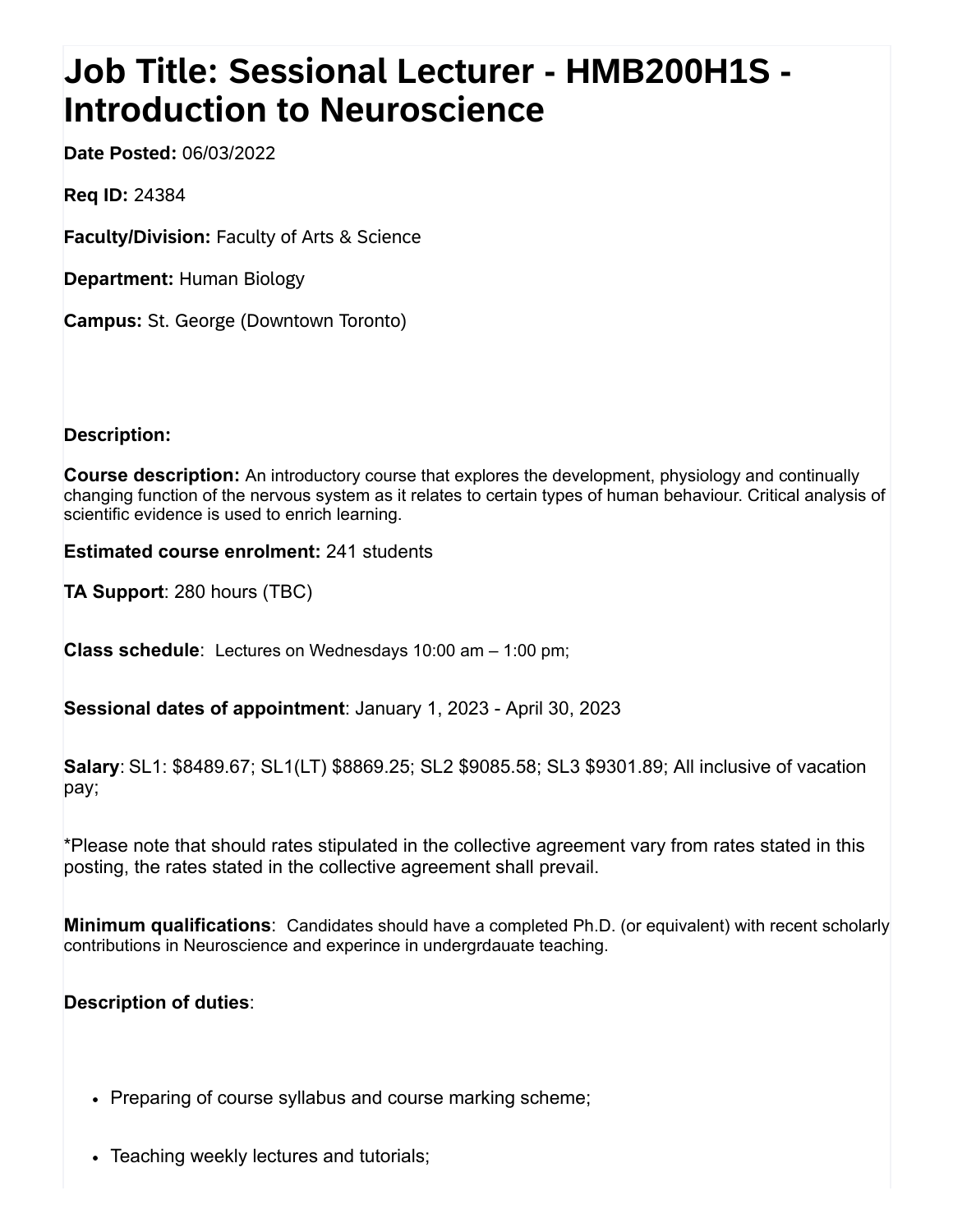- Marking assignments and exams;
- Providing office hours for academic counselling of students;
- Setting and marking assignments/exams;
- Providing course administration in accordance with University regulations as described in the Faculty of Arts & Science Academic Handbook for Instructors;
- Supervising TAs.

## **Application instructions:**

Applicants should submit a detailed letter of application; an updated curriculum vitae; names and contact information (email and phone) for two referees or two reference letters; evidence of teaching in the relevant area, including student evaluations if available; and the CUPE 3902 Unit 3 application form located here:

[https://people.utoronto.ca/wp-content/uploads/sites/26/2016/04/Employment-CUPE-3902-Unit-3-Application-Form-](javascript:void(0);)June-2012b.pdf

Please ensure you are using the CUPE 3902 Unit 3 application form.

Applications should be submitted by: June 23, 2022 to:

Director, Human Biology Program,

University of Toronto, Wetmore Hall, Room 105

300 Huron Street, Toronto, Ontario M5S 3J6

Email: tetyana.serbina@utoronto.ca or FAX 416-946-5536

**Closing Date:** 06/23/2022, 11:59PM EDT

\*\**This job is posted in accordance with the CUPE 3902 Unit 3 Collective Agreement.*